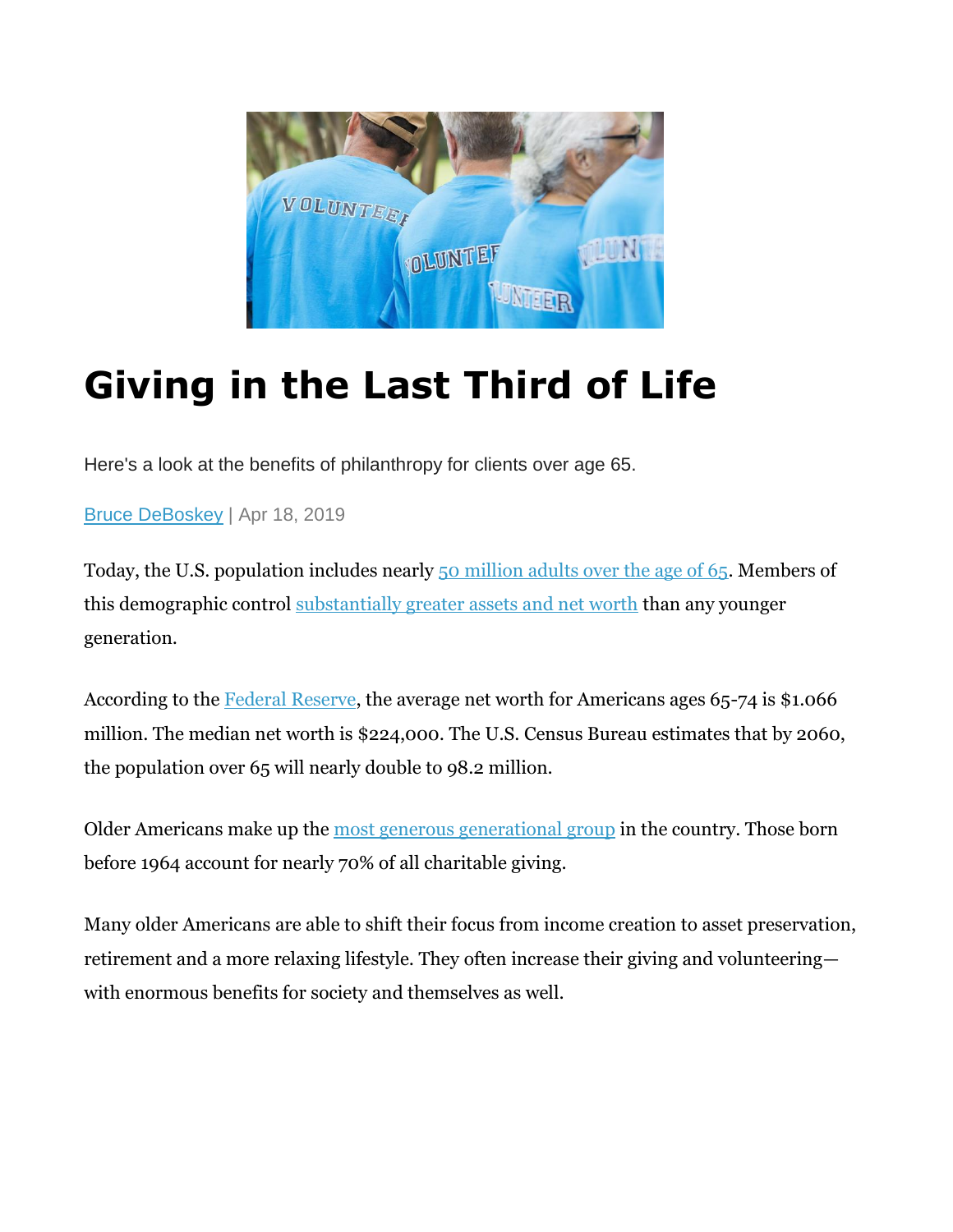Today's retirees are [almost six times more likely](https://www.investmentnews.com/article/20151220/FREE/312209997/giving-linked-to-happiness-in-seniors) to define success by their generosity (85%) than by their wealth (15%). Retirees who give are more likely than their less generouscounterparts to report high levels of happiness and a sense of purpose.

#### **Volunteerism Enhances Well-Being, Health**

Millions of adults volunteer their time to help other people or a specific cause. [They report:](https://newsroom.uhc.com/content/dam/newsroom/2017_VolunteerStudy_Summary_Web.pdf)

- Improved self-esteem (88%),
- Lower stress levels (79%),
- Feeling physically better (75%),
- An improvement in mood  $(93\%)$ ,
- An expanded worldview (89%) and
- $\bullet$  An enriched sense of purpose in life (94%).

Moreover, volunteering frequently to help others is associated with delayed mortality among older adults, [according to a Stanford University study.](https://journals.sagepub.com/doi/abs/10.1177/1359105305057310)

"When the happiness, security and well-being of others become real to us, we come into our own," said Dr. Stephen Post, a professor of preventive medicine and bioethics at Stony Brook University School of Medicine. "Creativity, meaning, resilience, health and even longevity can be enhanced as a surprising byproduct of contributing to the lives of others. This is perennial wisdom, and science now says it is so."

## **Questions for Older Clients**

Older clients who are considering philanthropy should ask themselves a series of important questions, including:

- How much of my net worth is needed to adequately take care of myself and any dependents for the rest of our lives?
- How much do I want to leave for my heirs, keeping in mind the apt words of Warren Buffett: "Enough so that they would feel they could do anything, but not so much that they could do nothing"?
- How do I wish to be remembered? What's my legacy?